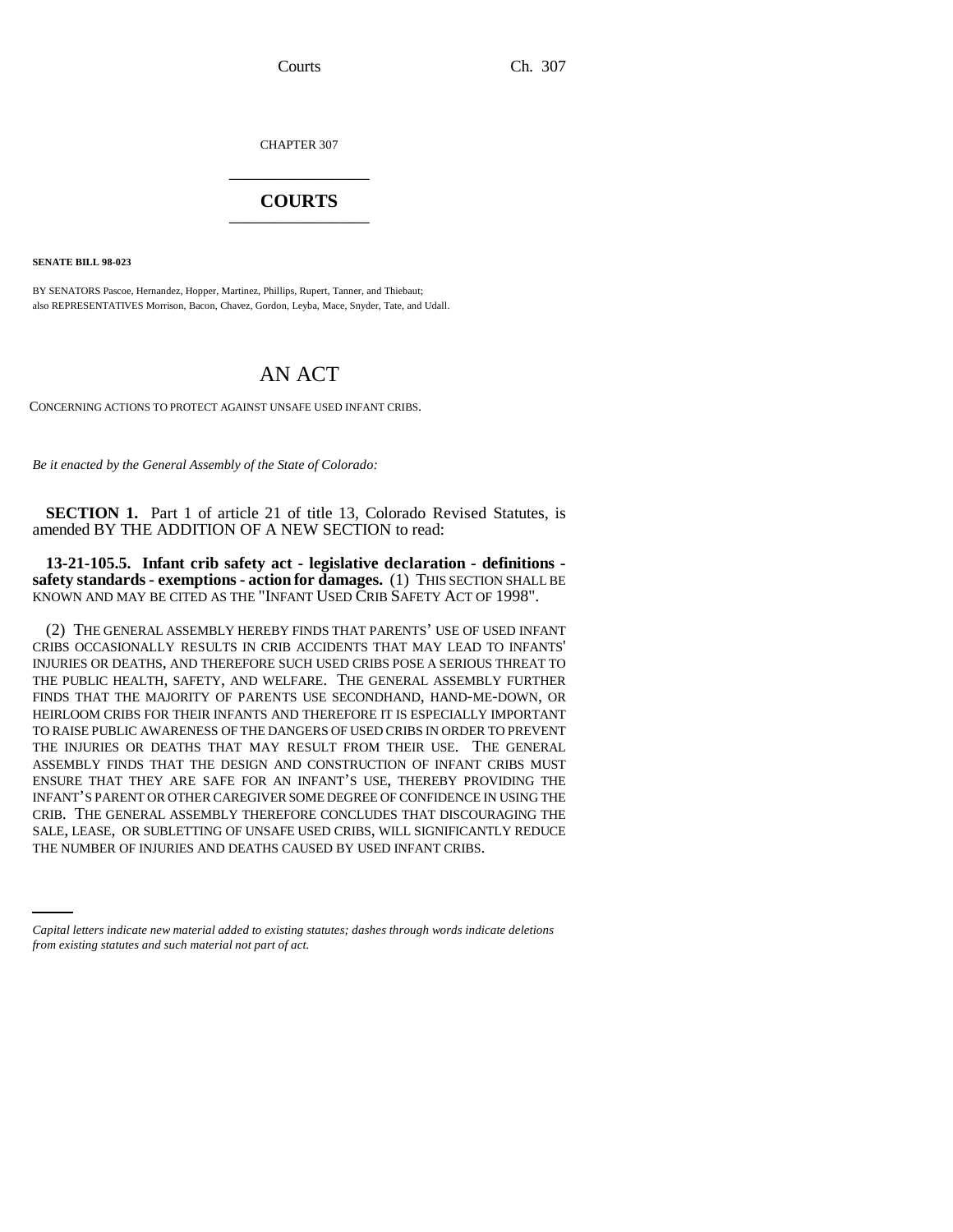(3) AS USED IN THIS SECTION, UNLESS THE CONTEXT OTHERWISE REQUIRES:

(a) "COMMERCIAL DEALER" MEANS ANY PERSON OR ENTITY WHO:

(I) REGULARLY DEALS IN USED FULL-SIZE OR NONFULL-SIZE CRIBS; OR

(II) REGULARLY SELLS, LEASES, SUBLETS, OR OTHERWISE PLACES IN THE STREAM OF COMMERCE USED FULL-SIZE OR NONFULL-SIZE CRIBS; OR

(III) PURCHASES ONE OR MORE USED FULL-SIZE OR NONFULL-SIZE CRIBS FOR THE PURPOSE OF RESALE.

(b) "CRIB" MEANS A BED OR CONTAINMENT DESIGNED TO ACCOMMODATE AN INFANT.

(c) "FULL-SIZE CRIB" MEANS A FULL-SIZE CRIB AS DEFINED IN 16CFR SEC. 1508.1 (a), REGARDING THE REQUIREMENTS FOR FULL-SIZE CRIBS.

(d) "INFANT" MEANS ANY PERSON LESS THAN THIRTY-FIVE INCHES TALL AND LESS THAN THREE YEARS OF AGE.

(e) "NONFULL-SIZE CRIB" MEANS A NONFULL-SIZE CRIB AS DEFINED IN 16CFR SEC. 1509.2 (b), REGARDING THE REQUIREMENTS FOR NONFULL-SIZE CRIBS.

(f) "USED" MEANS PREVIOUSLY OWNED BY A CONSUMER.

(4) NO COMMERCIAL DEALER MAY SELL, CONTRACT TO SELL OR RESELL, LEASE, SUBLET, OR OTHERWISE PLACE IN THE STREAM OF COMMERCE A USED FULL-SIZE OR NONFULL-SIZE CRIB THAT IS UNSAFE AT THE TIME OF SALE OR LEASE, AS PROVIDED IN SUBSECTION (6) OF THIS SECTION.

(5) (a) THE CONSUMER PROTECTION DIVISION OF THE COLORADO DEPARTMENT OF PUBLIC HEALTH AND ENVIRONMENT SHALL MAKE AVAILABLE TO THE PUBLIC A COPY OF THE FEDERAL STANDARDS AND A COPY OF THE VOLUNTARY STANDARDS OF THE AMERICAN SOCIETY FOR TESTING MATERIALS AS SPECIFIED IN PARAGRAPH (b) OF THIS SUBSECTION (5). ONE COPY SHALL ALSO BE PROVIDED TO THE STATE PUBLICATIONS DEPOSITORY AND DISTRIBUTION CENTER. THE STATE LIBRARIAN SHALL RETAIN A COPY OF THE MATERIAL AND SHALL MAKE A COPY AVAILABLE FOR INTERLIBRARY LOANS.

(b) THE PROVISIONS OF THIS SUBSECTION (5) APPLY TO THE FOLLOWING MATERIALS:

(I) 16CFR SEC. 1508 ET SEQ., AND ANY SUBSEQUENT AMENDMENTS OR ADDITIONS TO SAID SECTIONS;

(II) 16CFR SEC.1509 ET SEQ., AND ANY SUBSEQUENT AMENDMENTS OR ADDITIONS TO SAID SECTIONS;

(III) 16 CFR SEC. 1303 ET SEQ., AND ANY SUBSEQUENT AMENDMENTS OR ADDITIONS TO SAID SECTIONS; AND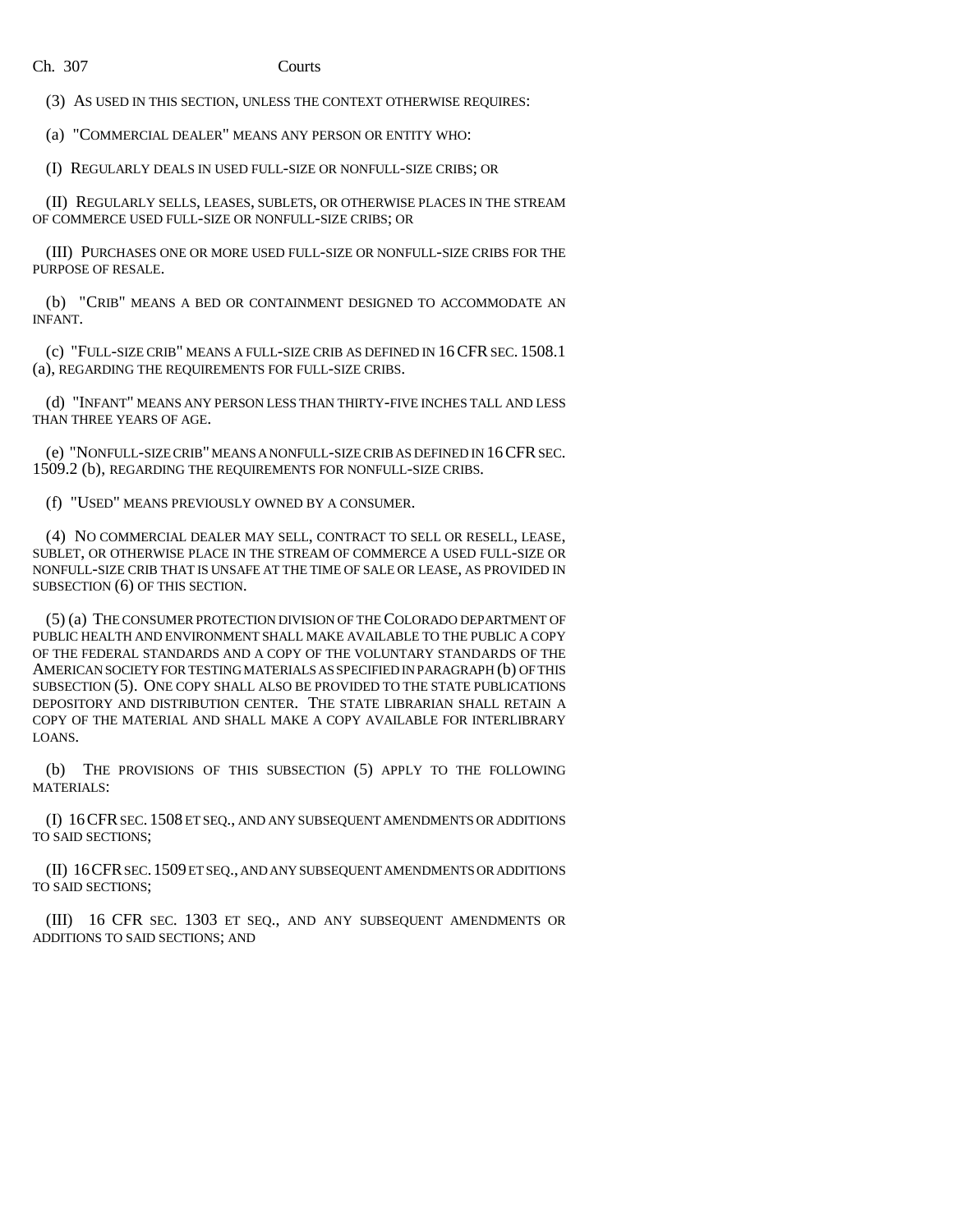(IV) THE VOLUNTARY STANDARDS OF THE AMERICAN SOCIETY FOR TESTING MATERIALS, OR ANY SUCCESSOR ORGANIZATION.

(6) ANY USED CRIB THAT HAS ANY OF THE FOLLOWING DANGEROUS FEATURES OR CHARACTERISTICS AT THE TIME OF SALE OR LEASE SHALL BE PRESUMED TO BE UNSAFE PURSUANT TO THIS SECTION:

(a) CORNER POSTS THAT EXTEND MORE THAN ONE-SIXTEENTH OF AN INCH;

(b) SPACES BETWEEN SIDE SLATS THAT ARE WIDER THAN TWO AND THREE-EIGHTHS INCHES;

(c) MATTRESS SUPPORTS THAT MAY BE EASILY DISLODGED FROM ANY POINT OF THE CRIB. A MATTRESS SEGMENT MAY BE EASILY DISLODGED IF IT CANNOT WITHSTAND AT LEAST A TWENTY-FIVE POUND UPWARD FORCE FROM UNDERNEATH THE CRIB.

(d) CUTOUT DESIGNS ON THE END PANELS OF THE CRIB;

(e) RAIL HEIGHT DIMENSIONS THAT DO NOT CONFORM TO THE FOLLOWING:

(I) THE HEIGHT OF THE RAIL AND END PANEL AS MEASURED FROM THE TOP OF THE RAIL OR PANEL IN ITS LOWEST POSITION TO THE TOP OF THE MATTRESS SUPPORT IN ITS HIGHEST POSITION IS AT LEAST TWENTY-TWO AND EIGHT TENTHS CENTIMETERS OR NINE INCHES;

(II) THE HEIGHT OF THE RAIL AND END PANEL AS MEASURED FROM THE TOP OF THE RAIL OR PANEL IN ITS HIGHEST POSITION TO THE TOP OF THE MATTRESS SUPPORT IN ITS LOWEST POSITION IS AT LEAST SIXTY-SIX CENTIMETERS OR TWENTY-SIX INCHES;

(f) ANY SCREWS, BOLTS, OR HARDWARE THAT ARE LOOSE AND NOT SECURED;

(g) SHARP EDGES, POINTS, OR ROUGH SURFACES OR ANY WOOD SURFACES THAT ARE NOT SMOOTH AND FREE FROM SPLINTERS, SPLITS, OR CRACKS;

(h) NONFULL-SIZE CRIBS WITH TEARS IN MESH OR FABRIC SIDES.

(7) A CRIB IS EXEMPT FROM THE PROVISIONS OF THIS SECTION IF:

(a) IT IS NOT INTENDED FOR USE BY AN INFANT; AND

(b) AT THE TIME OF SELLING, RESELLING, LEASING, OR SUBLETTING THE CRIB OR OTHERWISE PLACING THE CRIB IN THE STREAM OF COMMERCE, THE COMMERCIAL DEALER ATTACHES A WRITTEN NOTICE TO THE CRIB DECLARING THAT IT IS NOT INTENDED TO BE USED FOR AN INFANT AND IS UNSAFE FOR USE BY AN INFANT.

(8) (a) A PERSON WHO IS A PARENT OR GUARDIAN OF AN INFANT AND WHO PURCHASES A USED CRIB ON OR AFTER JULY 1, 1998, THAT, AT THE TIME OF SALE OR LEASE, IS PRESUMED TO BE UNSAFE AS PROVIDED IN SUBSECTION (6) OF THIS SECTION MAY BRING AN ACTION, ON THE PARENT'S OR GUARDIAN'S OWN BEHALF AND ON BEHALF OF THE INFANT, AGAINST THE COMMERCIAL DEALER FROM WHOM THE PARENT OR GUARDIAN PURCHASED THE USED CRIB. IN SUCH ACTION, THE PARENT OR